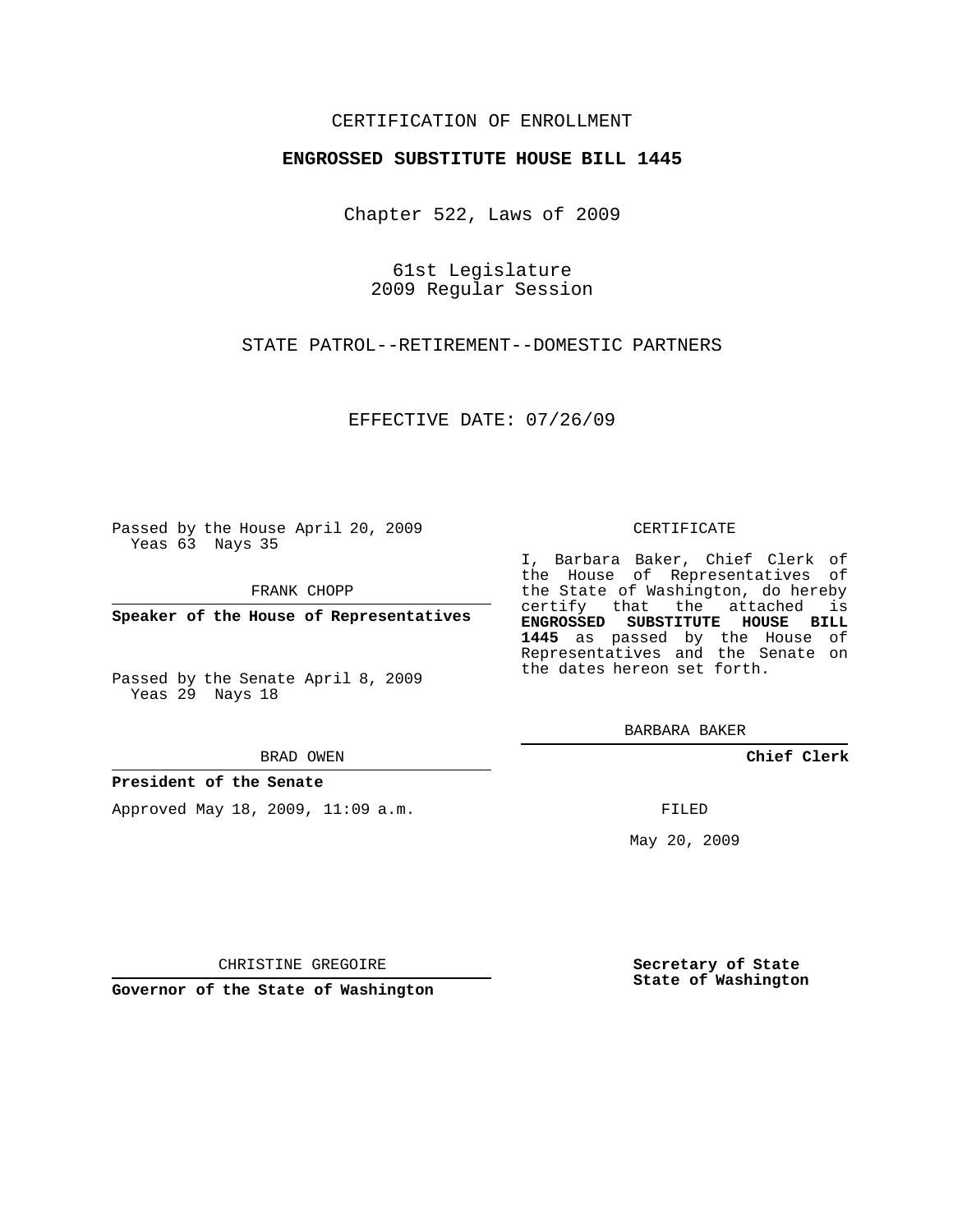# **ENGROSSED SUBSTITUTE HOUSE BILL 1445** \_\_\_\_\_\_\_\_\_\_\_\_\_\_\_\_\_\_\_\_\_\_\_\_\_\_\_\_\_\_\_\_\_\_\_\_\_\_\_\_\_\_\_\_\_

\_\_\_\_\_\_\_\_\_\_\_\_\_\_\_\_\_\_\_\_\_\_\_\_\_\_\_\_\_\_\_\_\_\_\_\_\_\_\_\_\_\_\_\_\_

AS AMENDED BY THE SENATE

Passed Legislature - 2009 Regular Session

## **State of Washington 61st Legislature 2009 Regular Session**

**By** House Ways & Means (originally sponsored by Representatives Simpson, O'Brien, Van De Wege, Goodman, Sullivan, Hunt, Ormsby, Conway, and Santos)

READ FIRST TIME 03/02/09.

 AN ACT Relating to domestic partners under the Washington state patrol retirement system; amending RCW 43.43.120, 43.43.260, 43.43.270, 43.43.271, 43.43.278, 43.43.280, 43.43.295, and 41.05.080; and reenacting and amending RCW 43.43.285.

5 BE IT ENACTED BY THE LEGISLATURE OF THE STATE OF WASHINGTON:

 6 **Sec. 1.** RCW 43.43.120 and 2001 c 329 s 3 are each amended to read 7 as follows:

8 As used in ((the following sections)) RCW 43.43.120 through 9 43.43.320, unless a different meaning is plainly required by the 10 context:

11 (1) "Retirement system" means the Washington state patrol 12 retirement system.

13 (2) "Retirement fund" means the Washington state patrol retirement 14 fund.

15 (3) "State treasurer" means the treasurer of the state of 16 Washington.

17 (4) "Member" means any person included in the membership of the 18 retirement fund.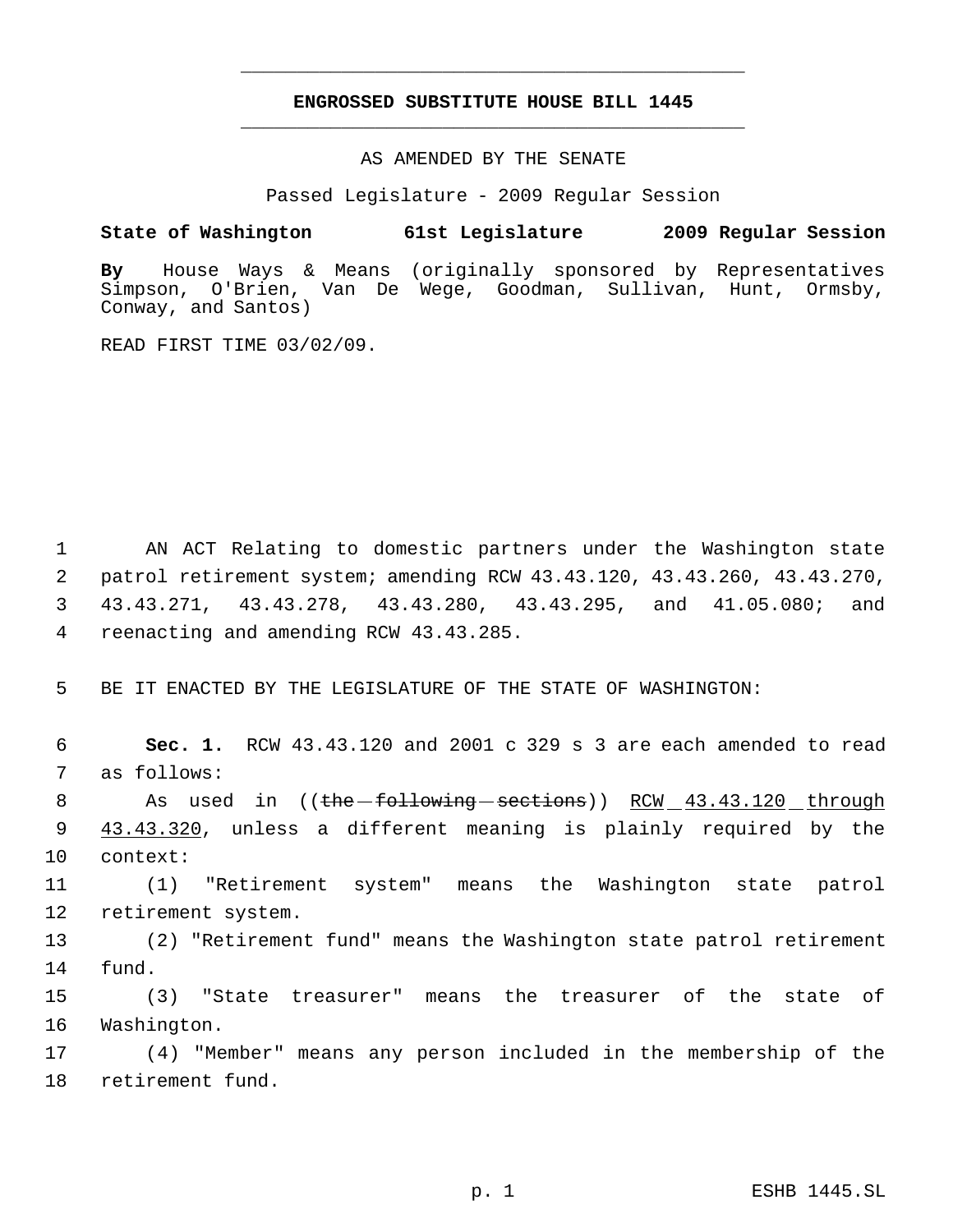(5) "Employee" means any commissioned employee of the Washington state patrol.

 (6)(a) "Cadet," for a person who became a member of the retirement system after June 12, 1980, is a person who has passed the Washington state patrol's entry-level oral, written, physical performance, and background examinations and is, thereby, appointed by the chief as a candidate to be a commissioned officer of the Washington state patrol.

 (b) "Cadet," for a person who became a member of the retirement system before June 12, 1980, is a trooper cadet, patrol cadet, or employee of like classification, employed for the express purpose of receiving the on-the-job training required for attendance at the state patrol academy and for becoming a commissioned trooper. "Like classification" includes: Radio operators or dispatchers; persons providing security for the governor or legislature; patrolmen; drivers' license examiners; weighmasters; vehicle safety inspectors; central 16 wireless operators; and warehousemen.

 (7) "Beneficiary" means any person in receipt of retirement allowance or any other benefit allowed by this chapter.

 (8) "Regular interest" means interest compounded annually at such rates as may be determined by the director.

 (9) "Retirement board" means the board provided for in this chapter.

 (10) "Insurance commissioner" means the insurance commissioner of the state of Washington.

 (11) "Lieutenant governor" means the lieutenant governor of the state of Washington.

 (12) "Service" shall mean services rendered to the state of Washington or any political subdivisions thereof for which compensation has been paid. Full time employment for seventy or more hours in any given calendar month shall constitute one month of service. An employee who is reinstated in accordance with RCW 43.43.110 shall suffer no loss of service for the period reinstated subject to the contribution requirements of this chapter. Only months of service shall be counted in the computation of any retirement allowance or other benefit provided for herein. Years of service shall be determined by dividing the total number of months of service by twelve. Any fraction of a year of service as so determined shall be taken into account in the computation of such retirement allowance or benefit.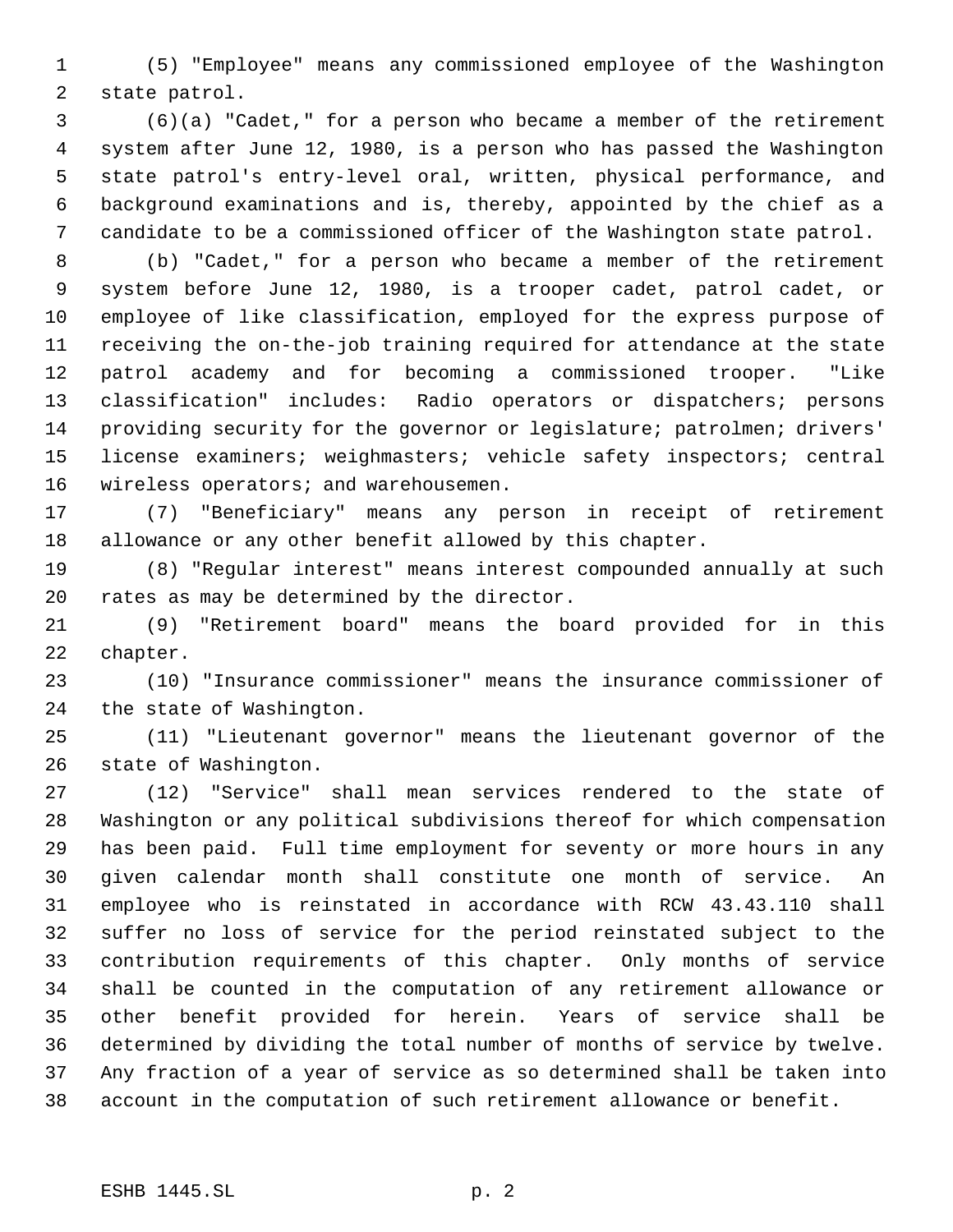(13) "Prior service" shall mean all services rendered by a member to the state of Washington, or any of its political subdivisions prior to August 1, 1947, unless such service has been credited in another public retirement or pension system operating in the state of Washington.

 (14) "Current service" shall mean all service as a member rendered on or after August 1, 1947.

 (15)(a) "Average final salary," for members commissioned prior to January 1, 2003, shall mean the average monthly salary received by a member during the member's last two years of service or any consecutive two-year period of service, whichever is the greater, as an employee of the Washington state patrol; or if the member has less than two years of service, then the average monthly salary received by the member during the member's total years of service.

 (b) "Average final salary," for members commissioned on or after January 1, 2003, shall mean the average monthly salary received by a member for the highest consecutive sixty service credit months; or if the member has less than sixty months of service, then the average monthly salary received by the member during the member's total months of service.

 (16) "Actuarial equivalent" shall mean a benefit of equal value when computed upon the basis of such mortality table as may be adopted and such interest rate as may be determined by the director.

 (17) Unless the context expressly indicates otherwise, words importing the masculine gender shall be extended to include the feminine gender and words importing the feminine gender shall be extended to include the masculine gender.

 (18) "Director" means the director of the department of retirement systems.

 (19) "Department" means the department of retirement systems created in chapter 41.50 RCW.

 (20) "State actuary" or "actuary" means the person appointed pursuant to RCW 44.44.010(2).

 (21) "Contributions" means the deduction from the compensation of each member in accordance with the contribution rates established under chapter 41.45 RCW.

(22) "Annual increase" means as of July 1, 1999, seventy-seven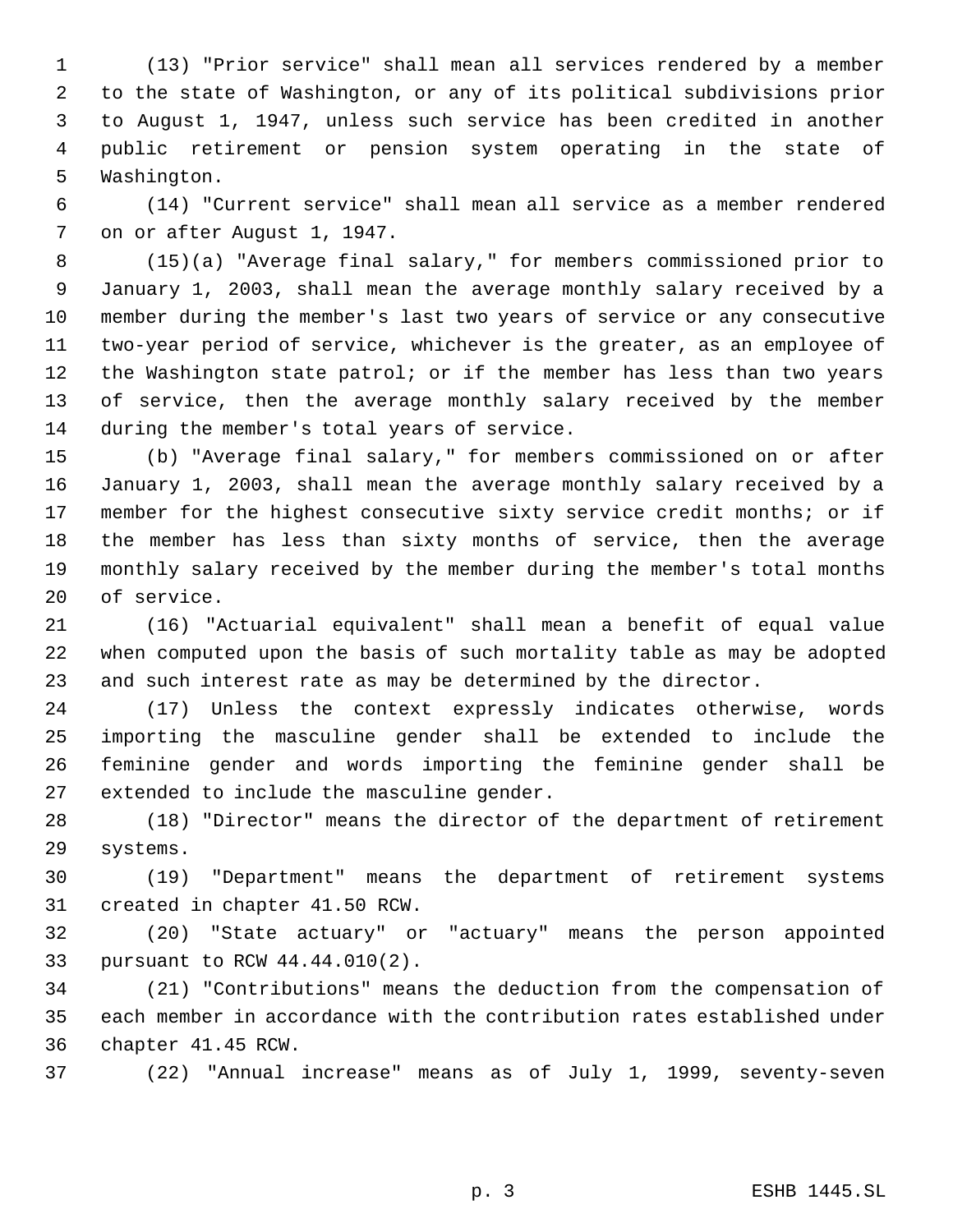cents per month per year of service which amount shall be increased each subsequent July 1st by three percent, rounded to the nearest cent.

 (23)(a) "Salary," for members commissioned prior to July 1, 2001, shall exclude any overtime earnings related to RCW 47.46.040, or any voluntary overtime, earned on or after July 1, 2001.

 (b) "Salary," for members commissioned on or after July 1, 2001, shall exclude any overtime earnings related to RCW 47.46.040 or any voluntary overtime, lump sum payments for deferred annual sick leave, unused accumulated vacation, unused accumulated annual leave, holiday pay, or any form of severance pay.

 (24) "Plan 2" means the Washington state patrol retirement system plan 2, providing the benefits and funding provisions covering commissioned employees who first become members of the system on or after January 1, 2003.

 (25) "Domestic partners" means two adults who have registered as domestic partners under RCW 26.60.020.

 **Sec. 2.** RCW 43.43.260 and 2005 c 64 s 10 are each amended to read as follows:

 Upon retirement from service as provided in RCW 43.43.250, a member shall be granted a retirement allowance which shall consist of:

 (1) A prior service allowance which shall be equal to two percent of the member's average final salary multiplied by the number of years 23 of prior service rendered by the member.

 (2) A current service allowance which shall be equal to two percent of the member's average final salary multiplied by the number of years of service rendered while a member of the retirement system.

 (3)(a) Any member commissioned prior to January 1, 2003, with twenty-five years service in the Washington state patrol may have the member's service in the uniformed services credited as a member whether or not the individual left the employ of the Washington state patrol to enter such uniformed services: PROVIDED, That in no instance shall military service in excess of five years be credited: AND PROVIDED FURTHER, That in each instance, a member must restore all withdrawn accumulated contributions, which restoration must be completed on the date of the member's retirement, or as provided under RCW 43.43.130, whichever occurs first: AND PROVIDED FURTHER, That this section shall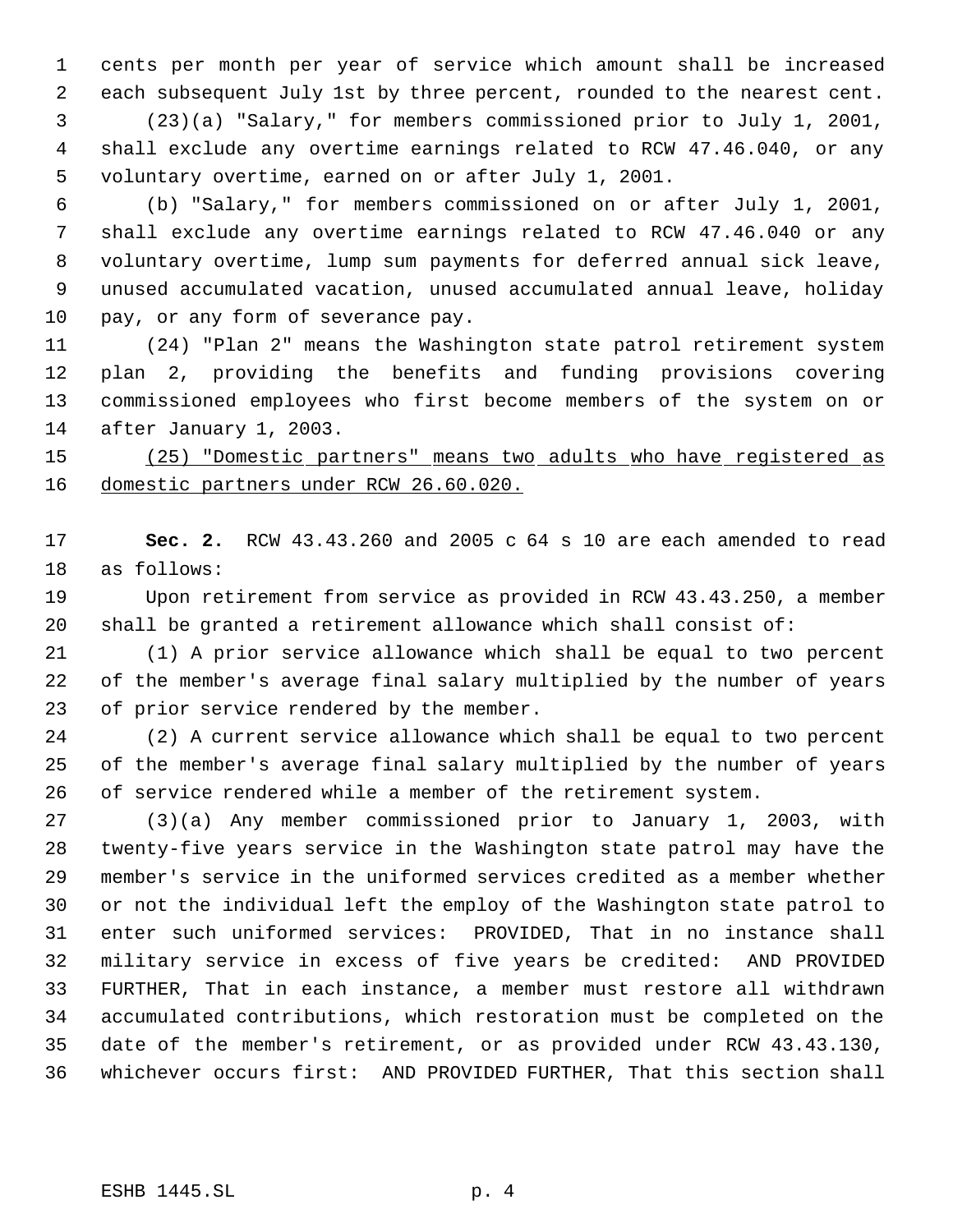not apply to any individual, not a veteran within the meaning of RCW 41.06.150.

 (b) A member who leaves the Washington state patrol to enter the uniformed services of the United States shall be entitled to retirement system service credit for up to five years of military service. This subsection shall be administered in a manner consistent with the requirements of the federal uniformed services employment and reemployment rights act.

 (i) The member qualifies for service credit under this subsection if:

 (A) Within ninety days of the member's honorable discharge from the uniformed services of the United States, the member applies for reemployment with the employer who employed the member immediately prior to the member entering the uniformed services; and

 (B) The member makes the employee contributions required under RCW 41.45.0631 and 41.45.067 within five years of resumption of service or prior to retirement, whichever comes sooner; or

 (C) Prior to retirement and not within ninety days of the member's honorable discharge or five years of resumption of service the member pays the amount required under RCW 41.50.165(2).

 (ii) Upon receipt of member contributions under (b)(i)(B), 22 (b)(iv)(C), and (b)(v)(C) of this subsection, the department shall establish the member's service credit and shall bill the employer for its contribution required under RCW 41.45.060 for the period of military service, plus interest as determined by the department.

26 (iii) The contributions required under  $(b)(i)(B)$ ,  $(b)(iv)(C)$ , and (b)(v)(C) of this subsection shall be based on the compensation the member would have earned if not on leave, or if that cannot be estimated with reasonable certainty, the compensation reported for the member in the year prior to when the member went on military leave.

31 (iv) The surviving spouse <u>or lawful domestic partner</u> or eligible child or children of a member who left the employ of an employer to enter the uniformed services of the United States and died while serving in the uniformed services may, on behalf of the deceased member, apply for retirement system service credit under this subsection up to the date of the member's death in the uniformed services. The department shall establish the deceased member's service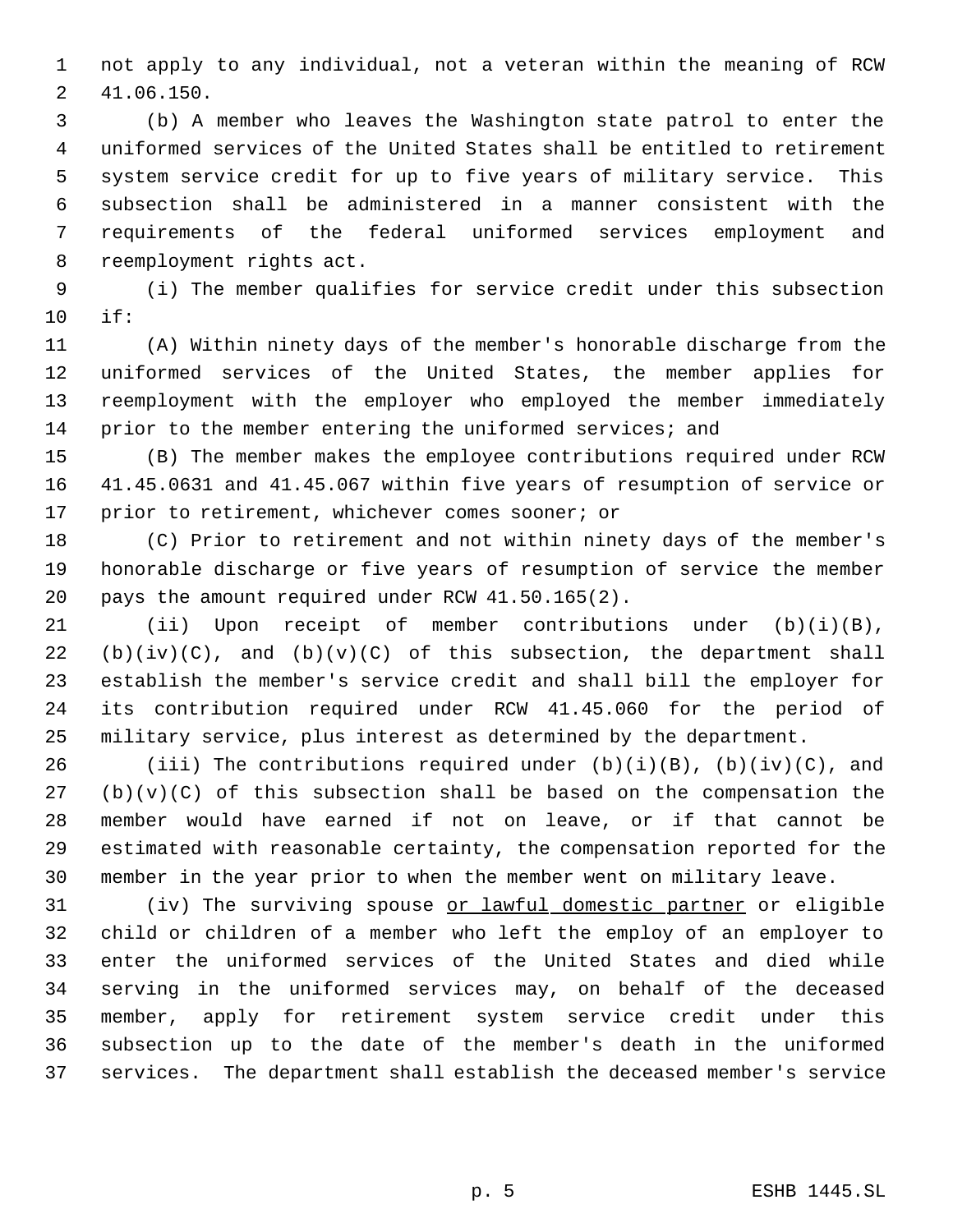1 credit if the surviving spouse or lawful domestic partner or eligible child or children:

 (A) Provides to the director proof of the member's death while serving in the uniformed services;

 (B) Provides to the director proof of the member's honorable service in the uniformed services prior to the date of death; and

 (C) If the member was commissioned on or after January 1, 2003, pays the employee contributions required under chapter 41.45 RCW within five years of the date of death or prior to the distribution of any benefit, whichever comes first.

 (v) A member who leaves the employ of an employer to enter the uniformed services of the United States and becomes totally incapacitated for continued employment by an employer while serving in the uniformed services is entitled to retirement system service credit under this subsection up to the date of discharge from the uniformed services if:

 (A) The member obtains a determination from the director that he or she is totally incapacitated for continued employment due to conditions 19 or events that occurred while serving in the uniformed services;

 (B) The member provides to the director proof of honorable 21 discharge from the uniformed services; and

 (C) If the member was commissioned on or after January 1, 2003, the member pays the employee contributions required under chapter 41.45 RCW within five years of the director's determination of total disability or prior to the distribution of any benefit, whichever comes first.

 (4) In no event shall the total retirement benefits from subsections (1), (2), and (3) of this section, of any member exceed seventy-five percent of the member's average final salary.

 (5) Beginning July 1, 2001, and every year thereafter, the department shall determine the following information for each retired member or beneficiary whose retirement allowance has been in effect for at least one year:

(a) The original dollar amount of the retirement allowance;

 (b) The index for the calendar year prior to the effective date of the retirement allowance, to be known as "index A";

 (c) The index for the calendar year prior to the date of determination, to be known as "index B"; and

(d) The ratio obtained when index B is divided by index A.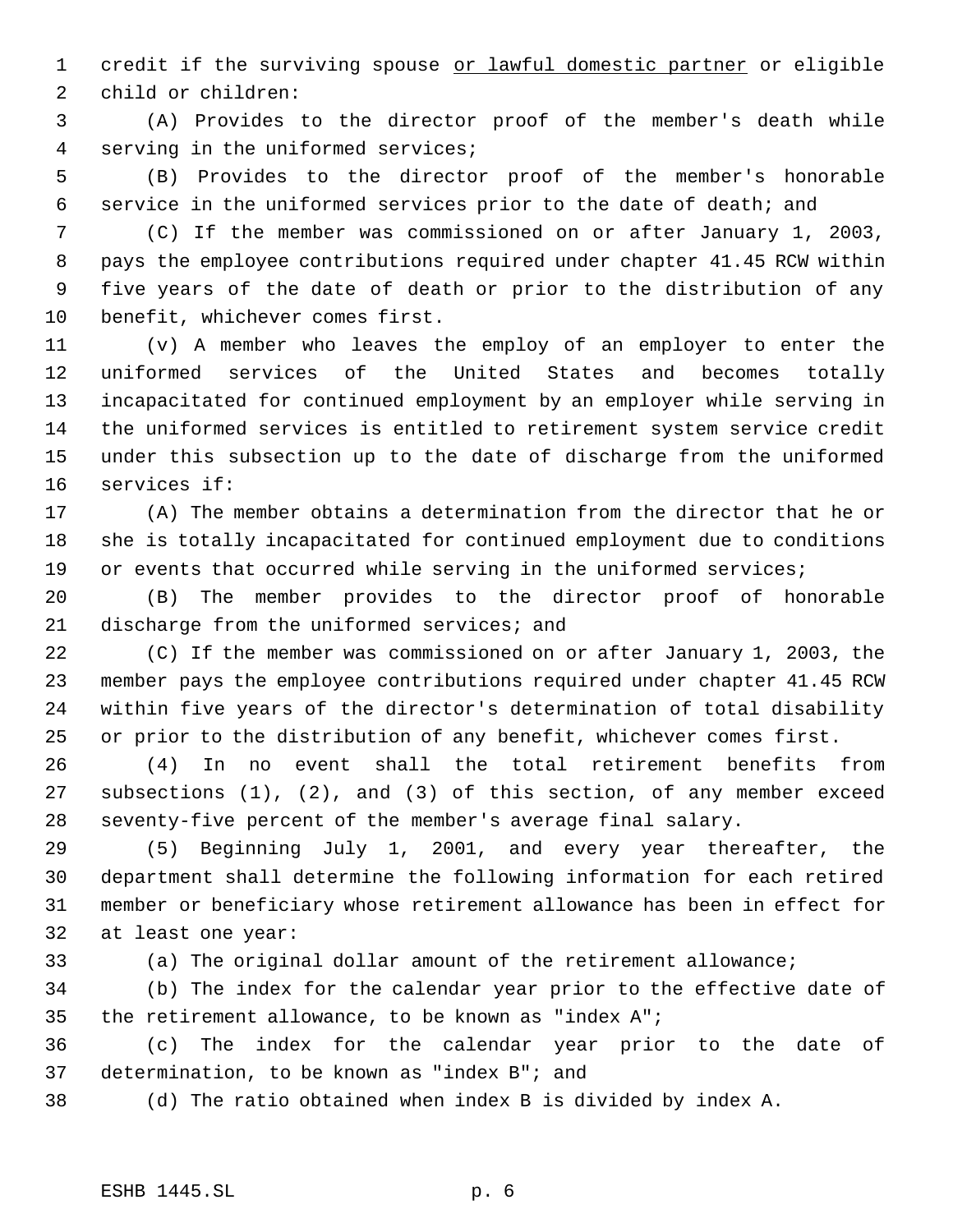The value of the ratio obtained shall be the annual adjustment to the original retirement allowance and shall be applied beginning with the July payment. In no event, however, shall the annual adjustment:

 (i) Produce a retirement allowance which is lower than the original retirement allowance;

(ii) Exceed three percent in the initial annual adjustment; or

 (iii) Differ from the previous year's annual adjustment by more than three percent.

 For the purposes of this section, "index" means, for any calendar year, that year's average consumer price index for the Seattle-Tacoma- Bremerton Washington area for urban wage earners and clerical workers, all items, compiled by the bureau of labor statistics, United States department of labor.

 The provisions of this section shall apply to all members presently retired and to all members who shall retire in the future.

 **Sec. 3.** RCW 43.43.270 and 2006 c 94 s 1 are each amended to read as follows:

For members commissioned prior to January 1, 2003:

 (1) The normal form of retirement allowance shall be an allowance which shall continue as long as the member lives.

 (2) If a member should die while in service the member's lawful 22 spouse or lawful domestic partner shall be paid an allowance which shall be equal to fifty percent of the average final salary of the member. If the member should die after retirement the member's lawful 25 spouse or lawful domestic partner shall be paid an allowance which shall be equal to the retirement allowance then payable to the member or fifty percent of the final average salary used in computing the member's retirement allowance, whichever is less. The allowance paid 29 to the lawful spouse or lawful domestic partner shall continue as long 30 as the spouse or domestic partner lives: PROVIDED, That if a surviving 31 spouse or domestic partner who is receiving benefits under this 32 subsection marries, or enters into a domestic partnership with, another member of this retirement system who subsequently predeceases such 34 spouse or domestic partner, the spouse or domestic partner shall then be entitled to receive the higher of the two survivors' allowances for 36 which eligibility requirements were met, but a surviving spouse or domestic partner shall not receive more than one survivor's allowance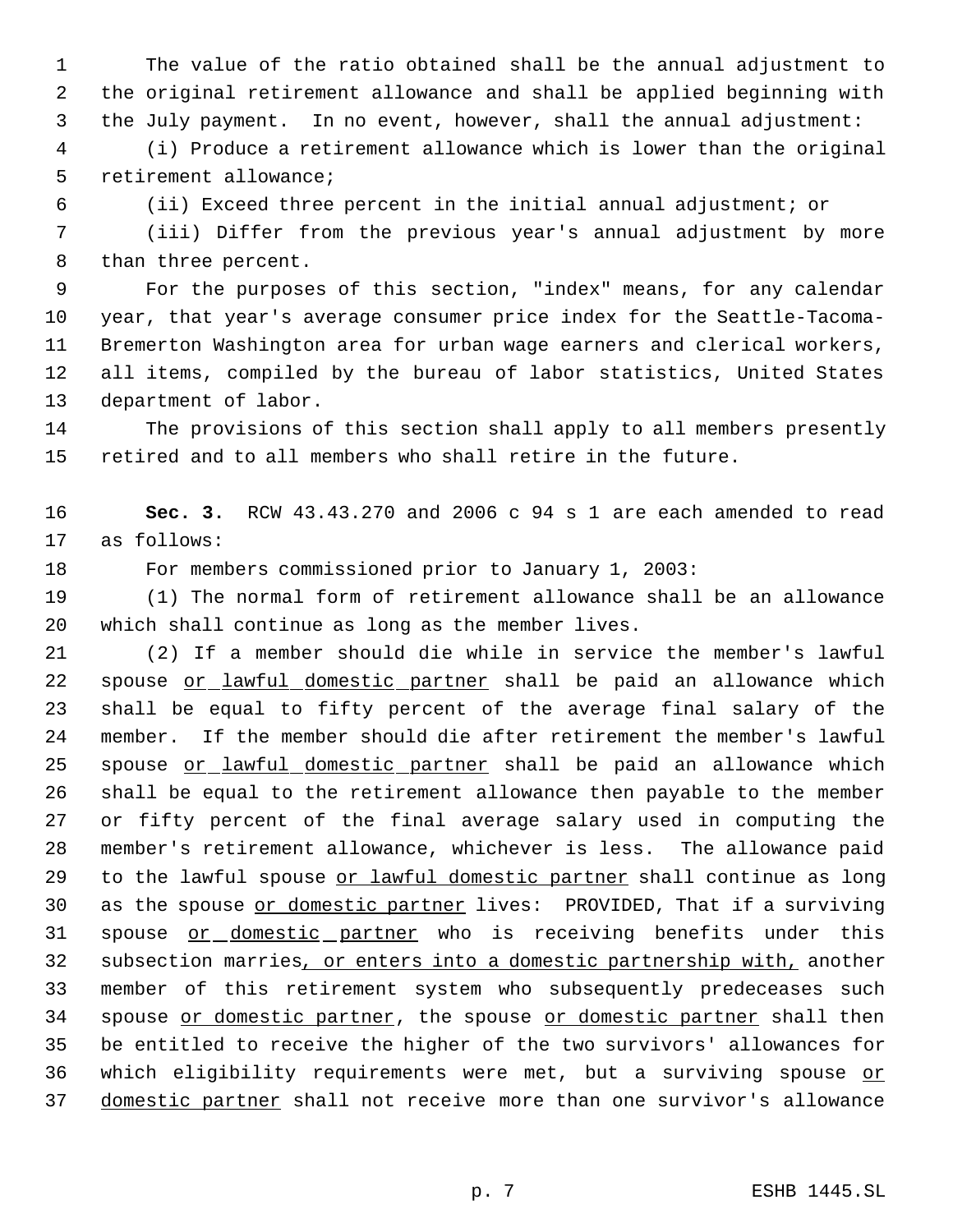from this system at the same time under this subsection. To be 2 eligible for an allowance the lawful surviving spouse or lawful domestic partner of a retired member shall have been married to, or in 4 a domestic partnership with, the member prior to the member's retirement and continuously thereafter until the date of the member's death or shall have been married to, or in a domestic partnership with, the retired member at least two years prior to the member's death. The 8 allowance paid to the lawful spouse or lawful domestic partner may be 9 divided with an ex spouse <u>or ex domestic partner</u> of the member by a dissolution order as defined in RCW 41.50.500(3) incident to a 11 ((divorce)) dissolution occurring after July 1, 2002. The dissolution order must specifically divide both the member's benefit and any 13 spousal or domestic partner survivor benefit, and must fully comply with RCW 41.50.670 and 41.50.700.

 (3) If a member should die, either while in service or after retirement, the member's surviving unmarried children under the age of eighteen years shall be provided for in the following manner:

18 (a) If there is a surviving spouse or domestic partner, each child shall be entitled to a benefit equal to five percent of the final average salary of the member or retired member. The combined benefits to the surviving spouse or domestic partner and all children shall not exceed sixty percent of the final average salary of the member or 23 retired member; and

24 (b) If there is no surviving spouse or domestic partner or the spouse or domestic partner should die, the child or children shall be entitled to a benefit equal to thirty percent of the final average salary of the member or retired member for one child and an additional ten percent for each additional child. The combined benefits to the children under this subsection shall not exceed sixty percent of the final average salary of the member or retired member. Payments under this subsection shall be prorated equally among the children, if more than one.

 (4) If a member should die in the line of duty while employed by the Washington state patrol, the member's surviving children under the age of twenty years and eleven months if attending any high school, college, university, or vocational or other educational institution accredited or approved by the state of Washington shall be provided for in the following manner: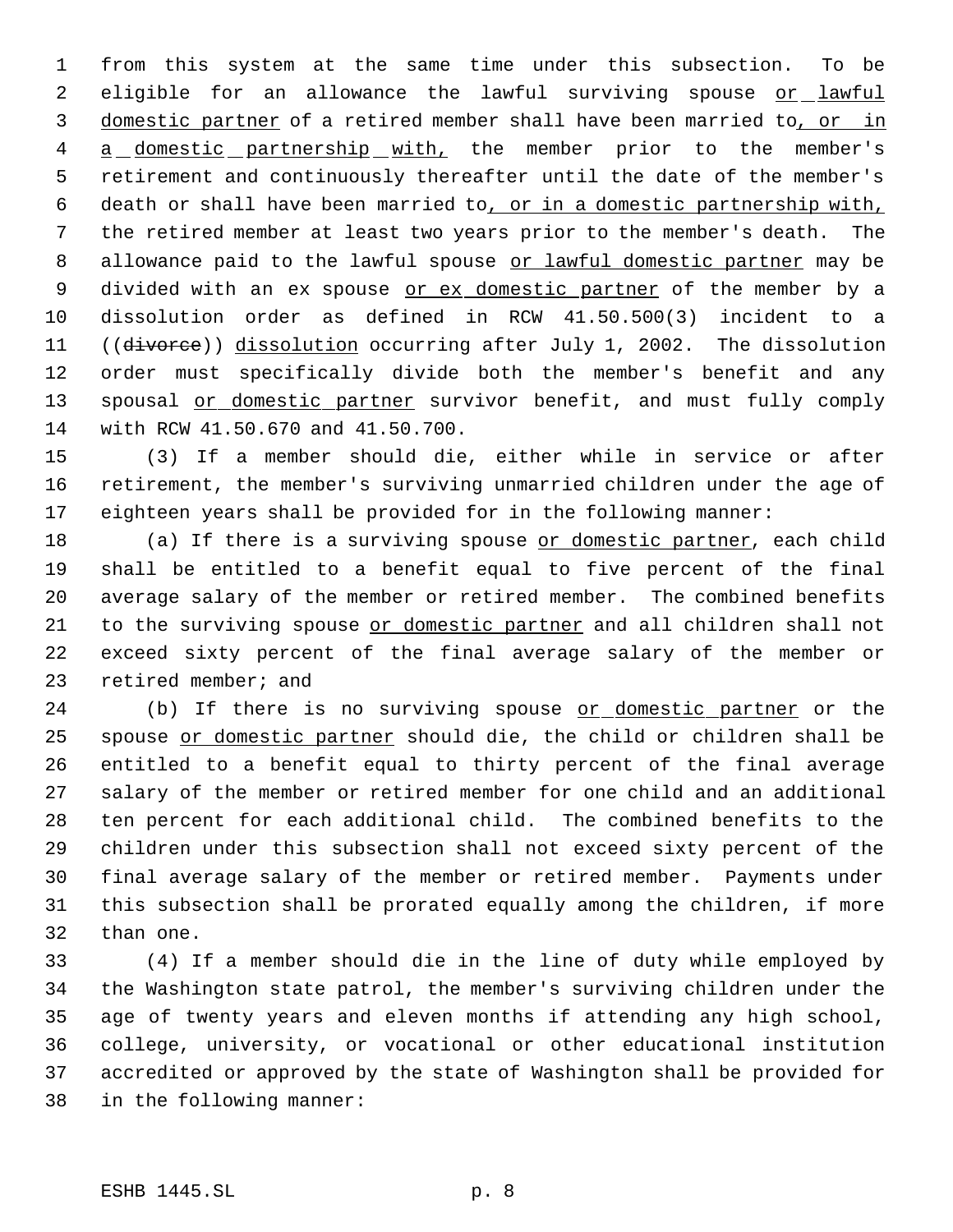(a) If there is a surviving spouse or domestic partner, each child shall be entitled to a benefit equal to five percent of the final average salary of the member. The combined benefits to the surviving 4 spouse or domestic partner and all children shall not exceed sixty percent of the final average salary of the member;

 (b) If there is no surviving spouse or domestic partner or the spouse or domestic partner should die, the unmarried child or children shall be entitled to receive a benefit equal to thirty percent of the final average salary of the member or retired member for one child and an additional ten percent for each additional child. The combined benefits to the children under this subsection shall not exceed sixty percent of the final average salary. Payments under this subsection shall be prorated equally among the children, if more than one; and

 (c) If a beneficiary under this subsection reaches the age of twenty-one years during the middle of a term of enrollment the benefit shall continue until the end of that term.

 (5)(a) The provisions of this section shall apply to members who have been retired on disability as provided in RCW 43.43.040 if the officer was a member of the Washington state patrol retirement system at the time of such disability retirement.

 (b) For the purposes of this subsection, average final salary as used in subsection (2) of this section means:

 (i) For members commissioned prior to January 1, 2003, the average monthly salary received by active members of the patrol of the rank at which the member became disabled, during the two years prior to the 26 death of the disabled member; and

 (ii) For members commissioned on or after January 1, 2003, the average monthly salary received by active members of the patrol of the rank at which the member became disabled, during the five years prior to the death of the disabled member.

 (c) The changes to the definitions of average final salary for the survivors of disabled members in this subsection shall apply retroactively. The department shall correct future payments to eligible survivors of members disabled prior to June 7, 2006, and, as soon as administratively practicable, pay each survivor a lump sum payment reflecting the difference, as determined by the director, between the survivor benefits previously received by the member, and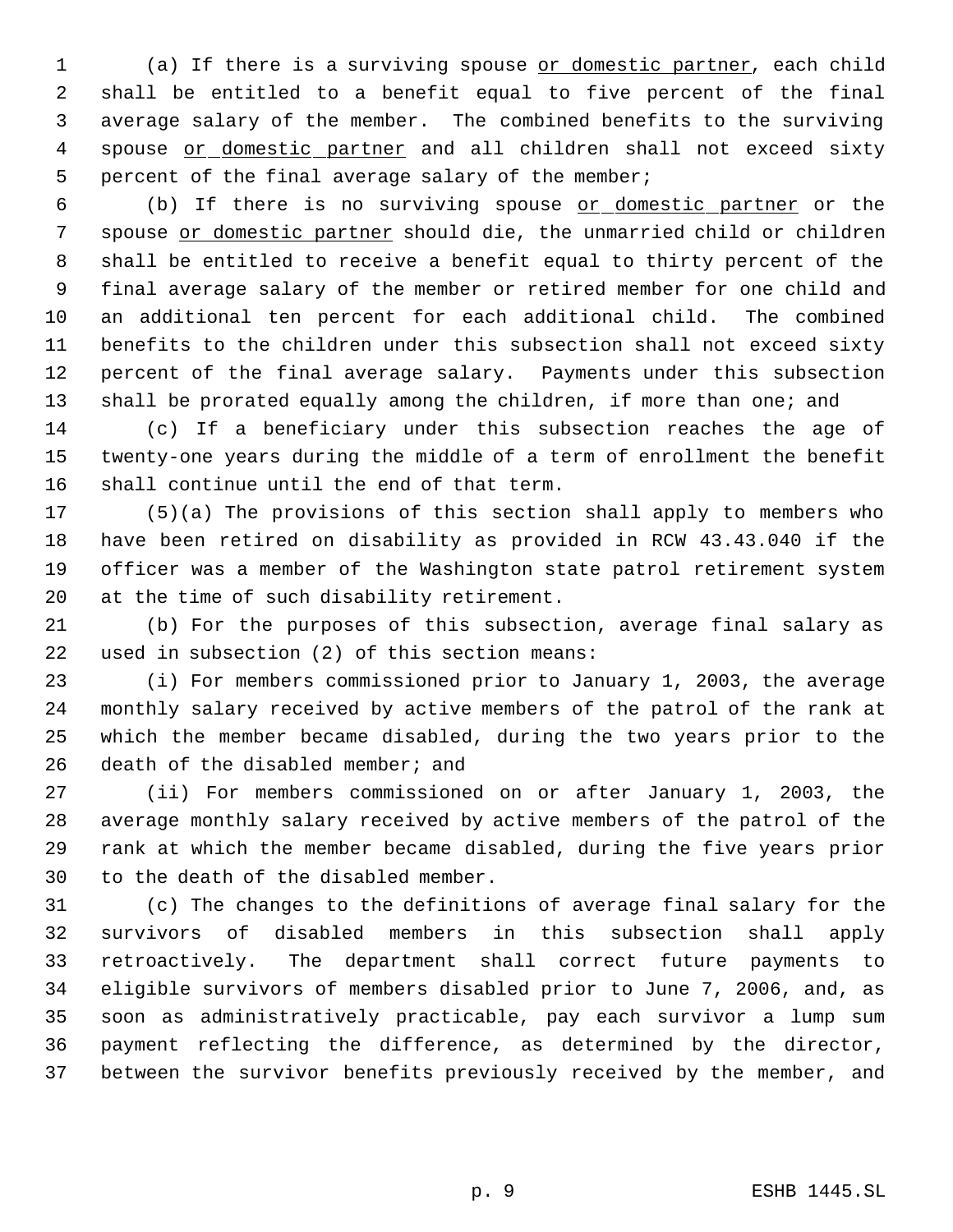those the member would have received under the definitions of average final salary created in chapter 94, Laws of 2006.

 **Sec. 4.** RCW 43.43.271 and 2003 c 294 s 14 are each amended to read as follows:

 (1) A member commissioned on or after January 1, 2003, upon retirement for service as prescribed in RCW 43.43.250 shall elect to have the retirement allowance paid pursuant to the following options, calculated so as to be actuarially equivalent to each other.

 (a) Standard allowance. A member electing this option shall receive a retirement allowance payable throughout the member's life. However, if the retiree dies before the total of the retirement allowance paid to the retiree equals the amount of the retiree's accumulated contributions at the time of retirement, then the balance shall be paid to the member's estate, or such person or persons, trust, or organization as the retiree shall have nominated by written designation duly executed and filed with the department; or if there be no such designated person or persons still living at the time of the 18 retiree's death, then to the surviving spouse or domestic partner; or if there be neither such designated person or persons still living at 20 the time of death nor a surviving spouse or domestic partner, then to the retiree's legal representative.

 (b) The department shall adopt rules that allow a member to select a retirement option that pays the member a reduced retirement allowance and upon death, such portion of the member's reduced retirement allowance as the department by rule designates shall be continued throughout the life of and paid to a designated person. Such person shall be nominated by the member by written designation duly executed and filed with the department at the time of retirement. The options adopted by the department shall include, but are not limited to, a joint and one hundred percent survivor option and a joint and fifty percent survivor option.

32 (2)(a) A member, if married <u>or in a domestic partnership</u>, must 33 provide the written consent of his or her spouse or domestic partner to the option selected under this section, except as provided in (b) of this subsection. If a member is married or in a domestic partnership 36 and both the member and member's spouse or domestic partner do not give written consent to an option under this section, the department will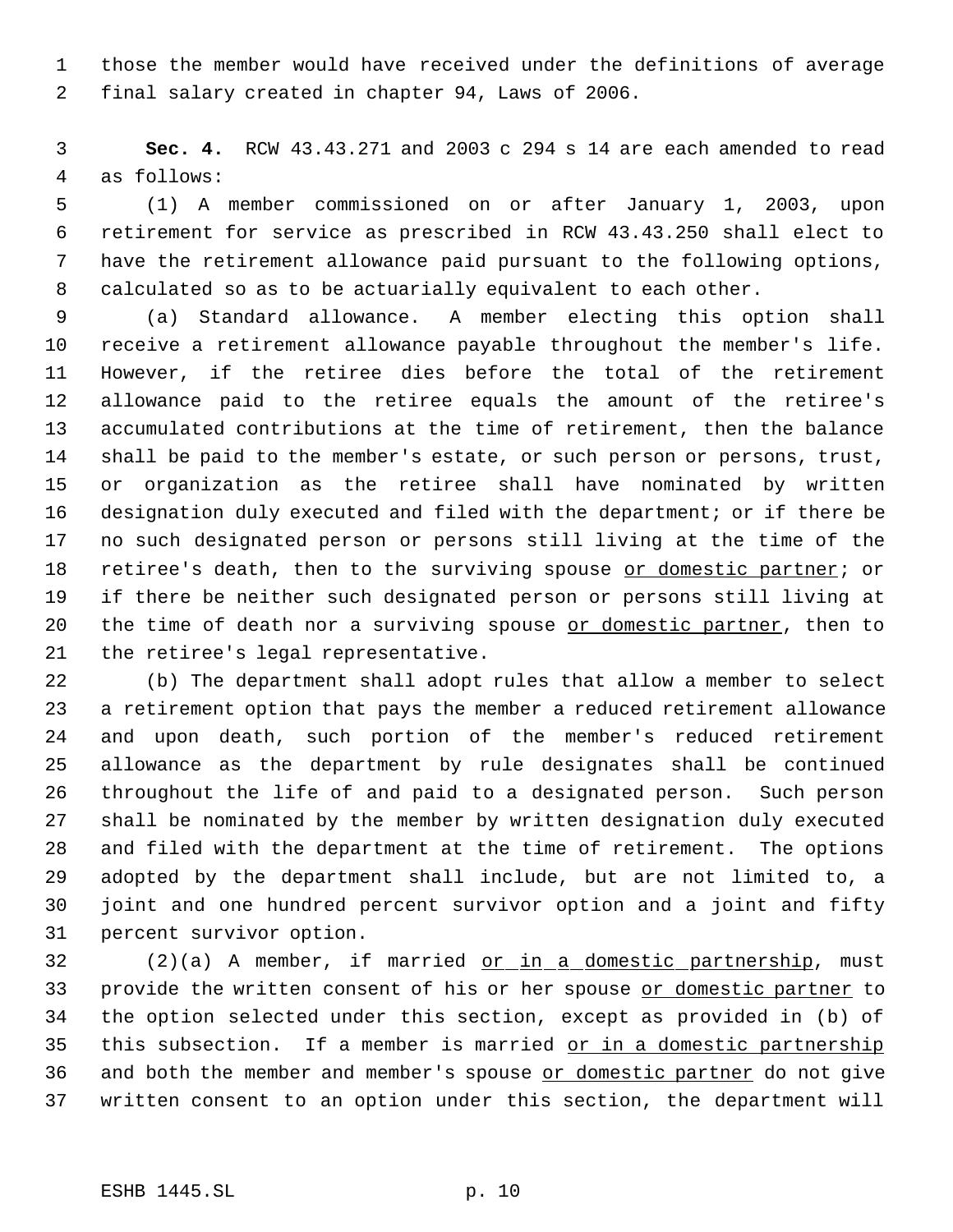pay the member a joint and fifty percent survivor benefit and record 2 the member's spouse or domestic partner as the beneficiary. This benefit shall be calculated to be actuarially equivalent to the benefit options available under subsection (1) of this section unless 5 ((spousal)) consent by the spouse or domestic partner is not required as provided in (b) of this subsection.

 (b) If a copy of a dissolution order designating a survivor beneficiary under RCW 41.50.790 has been filed with the department at least thirty days prior to a member's retirement:

 (i) The department shall honor the designation as if made by the member under subsection (1) of this section; and

12 (ii) The ((spousal)) spouse or domestic partner consent provisions of (a) of this subsection do not apply.

 (3) No later than January 1, 2003, the department shall adopt rules that allow a member additional actuarially equivalent survivor benefit options, and shall include, but are not limited to:

 (a)(i) A retired member who retired without designating a survivor 18 beneficiary shall have the opportunity to designate their spouse or 19 domestic partner from a postretirement marriage or domestic partnership as a survivor during a one-year period beginning one year after the 21 date of the postretirement marriage or domestic partnership provided the retirement allowance payable to the retiree is not subject to periodic payments pursuant to a property division obligation as provided for in RCW 41.50.670.

 (ii) A member who entered into a postretirement marriage or domestic partnership prior to the effective date of the rules adopted pursuant to this subsection and satisfies the conditions of (a)(i) of 28 this subsection shall have one year to designate their spouse or domestic partner as a survivor beneficiary following the adoption of the rules.

 (b) A retired member who elected to receive a reduced retirement allowance under this section and designated a nonspouse or a 33 nondomestic partner as survivor beneficiary shall have the opportunity to remove the survivor designation and have their future benefit adjusted.

 (c) The department may make an additional charge, if necessary, to ensure that the benefits provided under this subsection remain actuarially equivalent.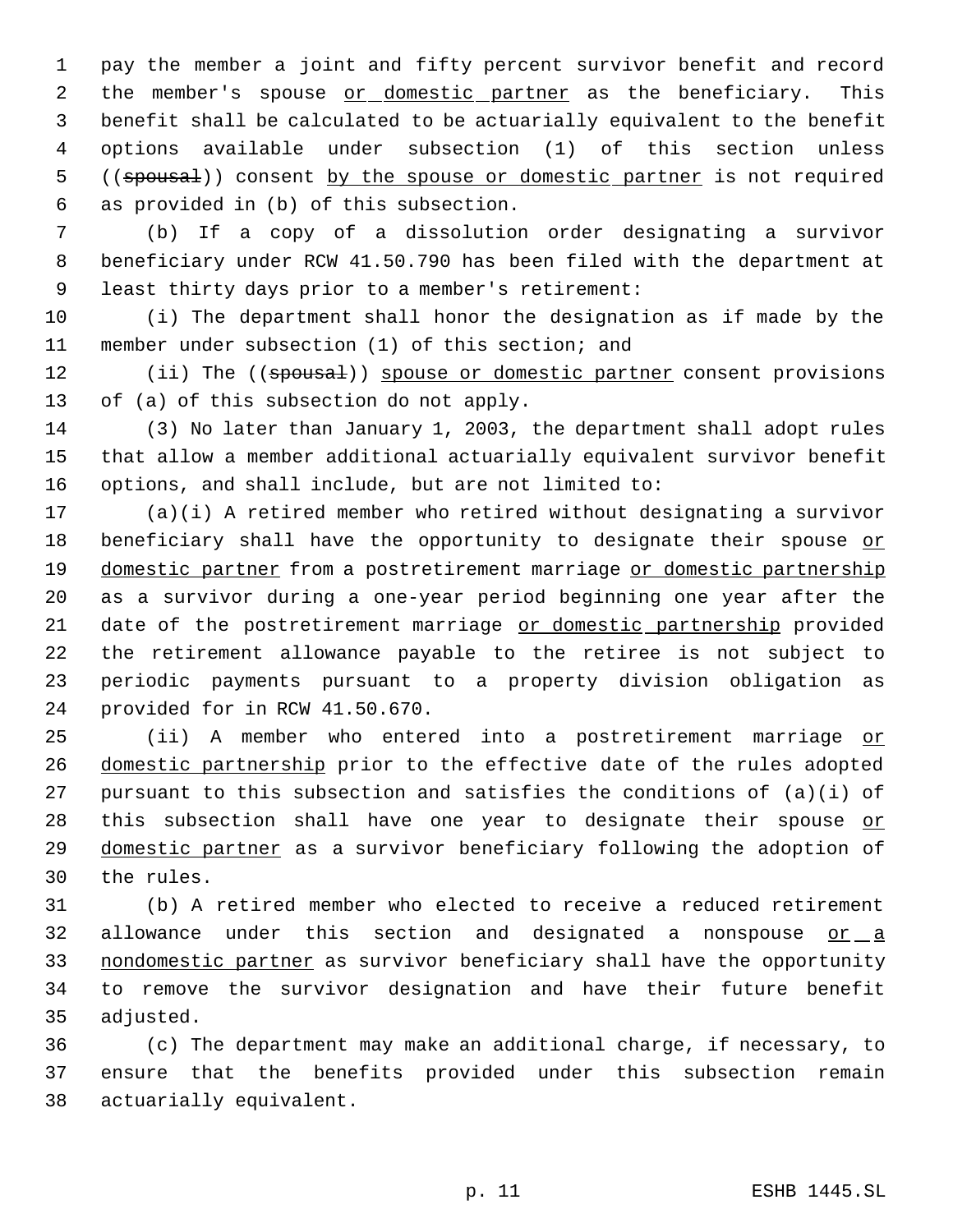(4) No later than July 1, 2003, the department shall adopt rules to permit:

 (a) A court-approved property settlement incident to a court decree of dissolution made before retirement to provide that benefits payable to a member who has completed at least five years of service and the member's divorcing spouse or former domestic partner be divided into two separate benefits payable over the life of each spouse or domestic partner.

 The member shall have available the benefit options of subsection 10 (1) of this section upon retirement, and if remarried or in a domestic partnership at the time of retirement remains subject to the 12 ((spousal)) spouse or domestic partner consent requirements of subsection (2) of this section. Any reductions of the member's benefit subsequent to the division into two separate benefits shall be made 15 solely to the separate benefit of the member.

16 The nonmember ex spouse or former domestic partner shall be eligible to commence receiving their separate benefit upon reaching the ages provided in RCW 43.43.250(2) and after filing a written application with the department.

 (b) A court-approved property settlement incident to a court decree of dissolution made after retirement may only divide the benefit into 22 two separate benefits payable over the life of each spouse or domestic 23 partner if the nonmember ex spouse or former domestic partner was selected as a survivor beneficiary at retirement.

 The retired member may later choose the survivor benefit options available in subsection (3) of this section. Any actuarial reductions subsequent to the division into two separate benefits shall be made solely to the separate benefit of the member.

 Both the retired member and the nonmember divorced spouse or former 30 domestic partner shall be eligible to commence receiving their separate benefits upon filing a copy of the dissolution order with the department in accordance with RCW 41.50.670.

 (c) The department may make an additional charge or adjustment if necessary to ensure that the separate benefits provided under this subsection are actuarially equivalent to the benefits payable prior to the decree of dissolution.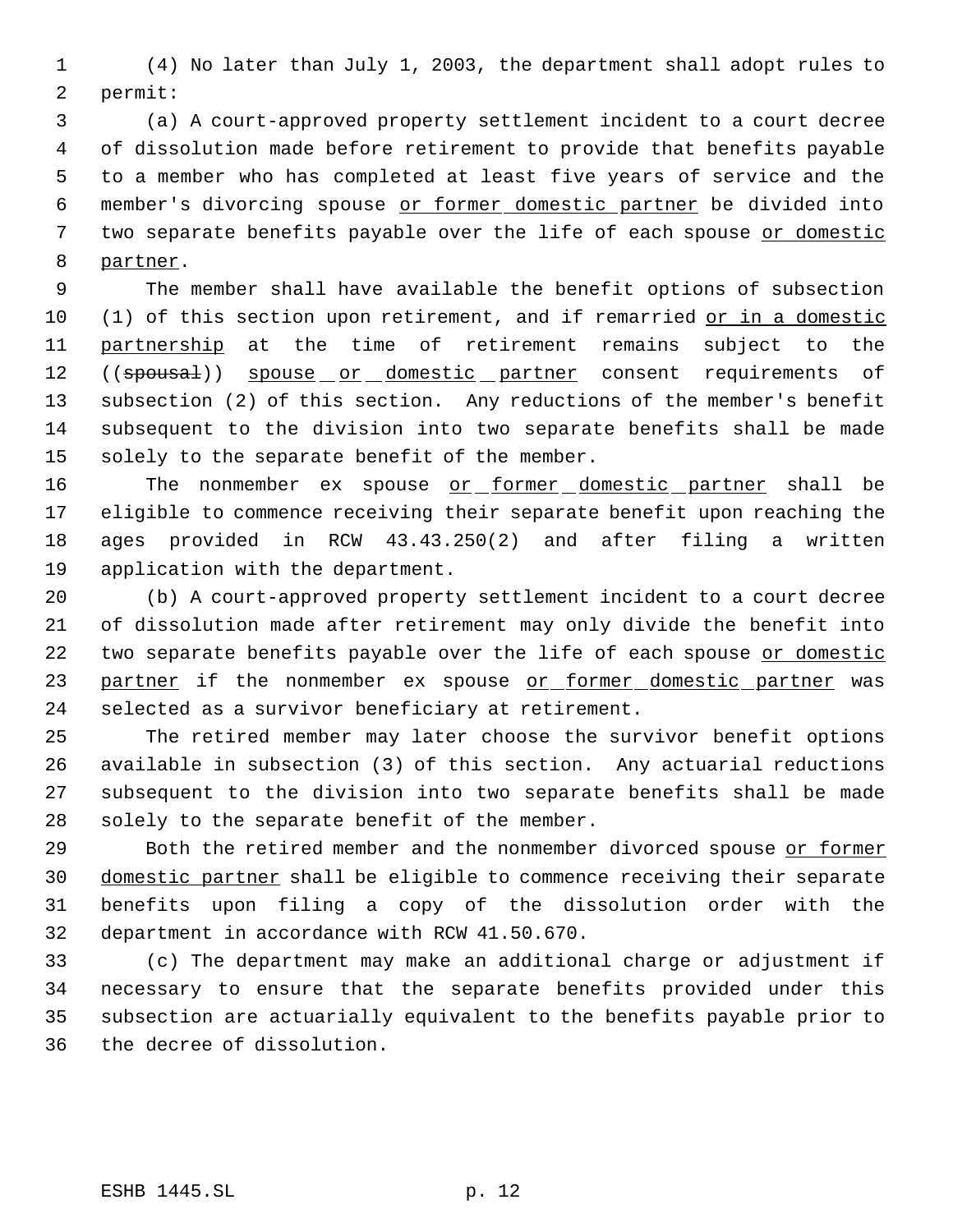**Sec. 5.** RCW 43.43.278 and 2001 c 329 s 9 are each amended to read as follows:

 By July 1, 2000, the department of retirement systems shall adopt rules that allow a member to select an actuarially equivalent retirement option that pays the member a reduced retirement allowance and upon death shall be continued throughout the life of a lawful surviving spouse or lawful domestic partner. The continuing allowance 8 to the lawful surviving spouse or lawful domestic partner shall be subject to the yearly increase provided by RCW 43.43.260(5). The 10 allowance to the lawful surviving spouse or lawful domestic partner under this section, and the allowance for an eligible child or children under RCW 43.43.270, shall not be subject to the limit for combined benefits under RCW 43.43.270.

 **Sec. 6.** RCW 43.43.280 and 1994 c 197 s 35 are each amended to read as follows:

 (1) If a member dies before retirement, and has no surviving spouse 17 or domestic partner or children under the age of eighteen years, all contributions made by the member, including any amount paid under RCW 41.50.165(2), with interest as determined by the director, less any amount identified as owing to an obligee upon withdrawal of accumulated contributions pursuant to a court order filed under RCW 41.50.670, shall be paid to such person or persons as the member shall have nominated by written designation duly executed and filed with the department, or if there be no such designated person or persons, then to the member's legal representative.

 (2) If a member should cease to be an employee before attaining age sixty for reasons other than the member's death, or retirement, the individual shall thereupon cease to be a member except as provided 29 under RCW 43.43.130 (2)  $((and))_1$  (3), and (4) and, the individual may withdraw the member's contributions to the retirement fund, including any amount paid under RCW 41.50.165(2), with interest as determined by the director, by making application therefor to the department, except that: A member who ceases to be an employee after having completed at least five years of service shall remain a member during the period of the member's absence from employment for the exclusive purpose only of receiving a retirement allowance to begin at attainment of age sixty, however such a member may upon written notice to the department elect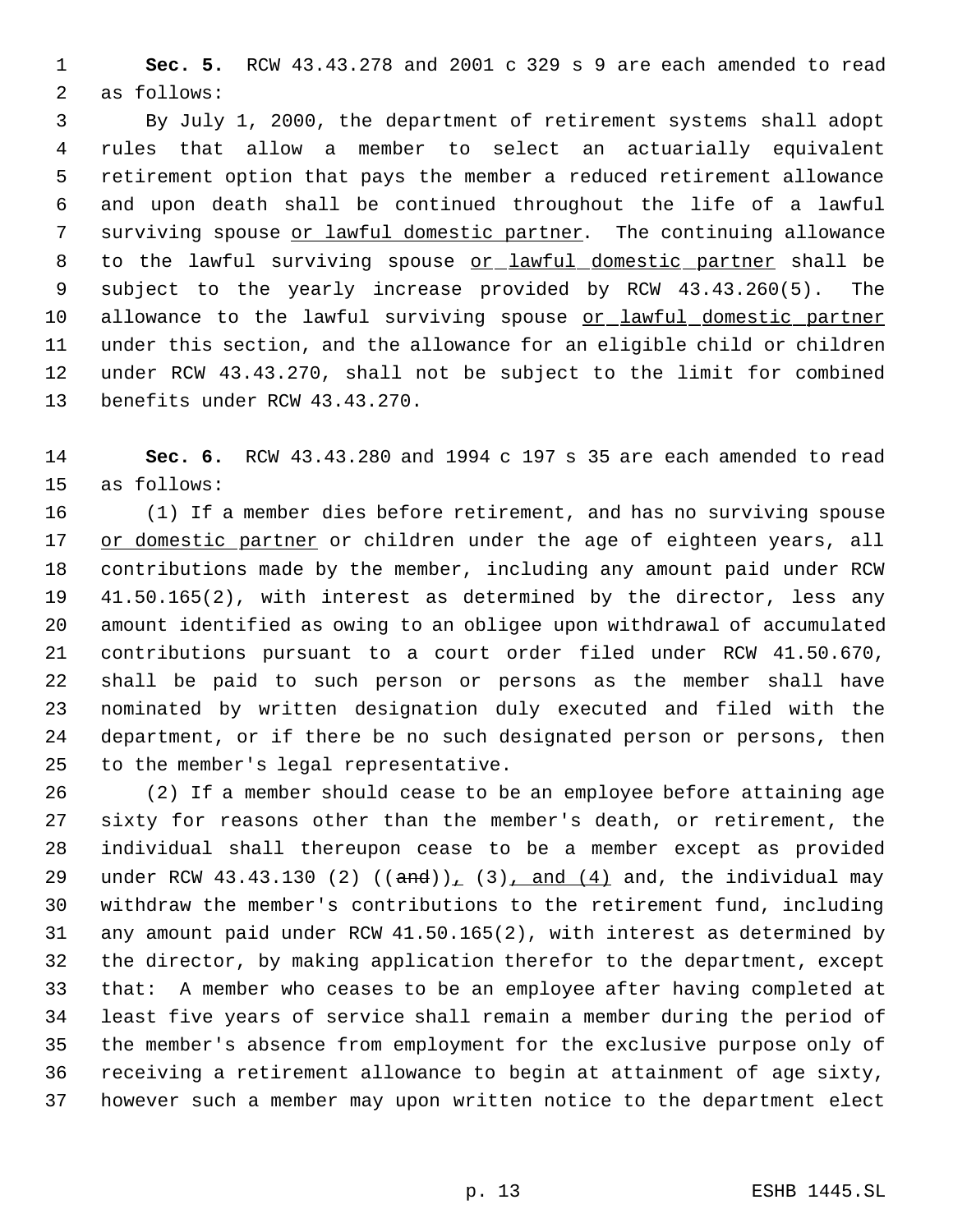to receive a reduced retirement allowance on or after age fifty-five which allowance shall be the actuarial equivalent of the sum necessary to pay regular retirement benefits as of age sixty: PROVIDED, That if such member should withdraw all or part of the member's accumulated contributions, the individual shall thereupon cease to be a member and this subsection shall not apply.

 **Sec. 7.** RCW 43.43.285 and 2007 c 488 s 1 and 2007 c 487 s 9 are each reenacted and amended to read as follows:

 (1) A one hundred fifty thousand dollar death benefit shall be paid to the member's estate, or such person or persons, trust or organization as the member shall have nominated by written designation duly executed and filed with the department. If there be no such designated person or persons still living at the time of the member's death, such member's death benefit shall be paid to the member's 15 surviving spouse or domestic partner as if in fact such spouse or 16 domestic partner had been nominated by written designation, or if there 17 be no such surviving spouse or domestic partner, then to such member's legal representatives.

 (2)(a) The benefit under this section shall be paid only where death occurs as a result of (i) injuries sustained in the course of employment; or (ii) an occupational disease or infection that arises naturally and proximately out of employment covered under this chapter. The determination of eligibility for the benefit shall be made consistent with Title 51 RCW by the department of labor and industries. The department of labor and industries shall notify the department of retirement systems by order under RCW 51.52.050.

27 (b) The retirement allowance paid to the spouse or domestic partner and dependent children of a member who is killed in the course of employment, as set forth in RCW 41.05.011(14), shall include reimbursement for any payments of premium rates to the Washington state health care authority under RCW 41.05.080.

 **Sec. 8.** RCW 43.43.295 and 2004 c 171 s 1 are each amended to read as follows:

 (1) For members commissioned on or after January 1, 2003, except as provided in RCW 11.07.010, if a member or a vested member who has not completed at least ten years of service dies, the amount of the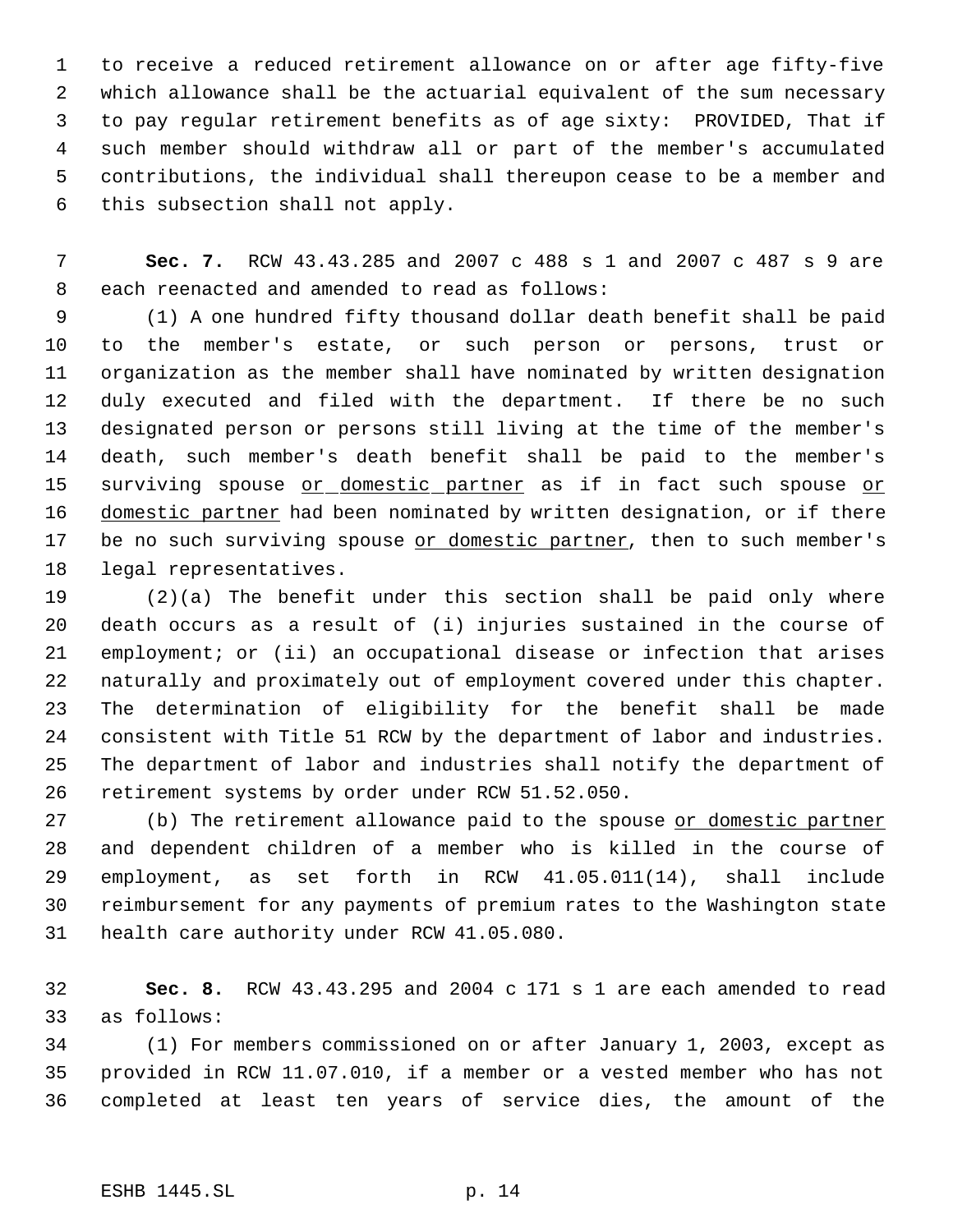accumulated contributions standing to such member's credit in the retirement system at the time of such member's death, less any amount identified as owing to an obligee upon withdrawal of accumulated contributions pursuant to a court order filed under RCW 41.50.670, shall be paid to the member's estate, or such person or persons, trust, or organization as the member shall have nominated by written designation duly executed and filed with the department. If there be no such designated person or persons still living at the time of the member's death, such member's accumulated contributions standing to such member's credit in the retirement system, less any amount identified as owing to an obligee upon withdrawal of accumulated contributions pursuant to a court order filed under RCW 41.50.670, 13 shall be paid to the member's surviving spouse or domestic partner as if in fact such spouse or domestic partner had been nominated by 15 written designation, or if there be no such surviving spouse or 16 domestic partner, then to such member's legal representatives.

 (2) If a member who is eligible for retirement or a member who has completed at least ten years of service dies, the surviving spouse or 19 domestic partner or eligible child or children shall elect to receive either:

 (a) A retirement allowance computed as provided for in RCW 43.43.260, actuarially reduced, except under subsection (4) of this section, by the amount of any lump sum benefit identified as owing to an obligee upon withdrawal of accumulated contributions pursuant to a court order filed under RCW 41.50.670 and actuarially adjusted to reflect a joint and one hundred percent survivor option under RCW 43.43.278 and if the member was not eligible for normal retirement at the date of death a further reduction from age fifty-five or when the member could have attained twenty-five years of service, whichever is 30 less; if a surviving spouse or domestic partner who is receiving a retirement allowance dies leaving a child or children of the member under the age of majority, then such child or children shall continue to receive an allowance in an amount equal to that which was being 34 received by the surviving spouse or domestic partner, share and share alike, until such child or children reach the age of majority; if there is no surviving spouse or domestic partner eligible to receive an allowance at the time of the member's death, such member's child or children under the age of majority shall receive an allowance share and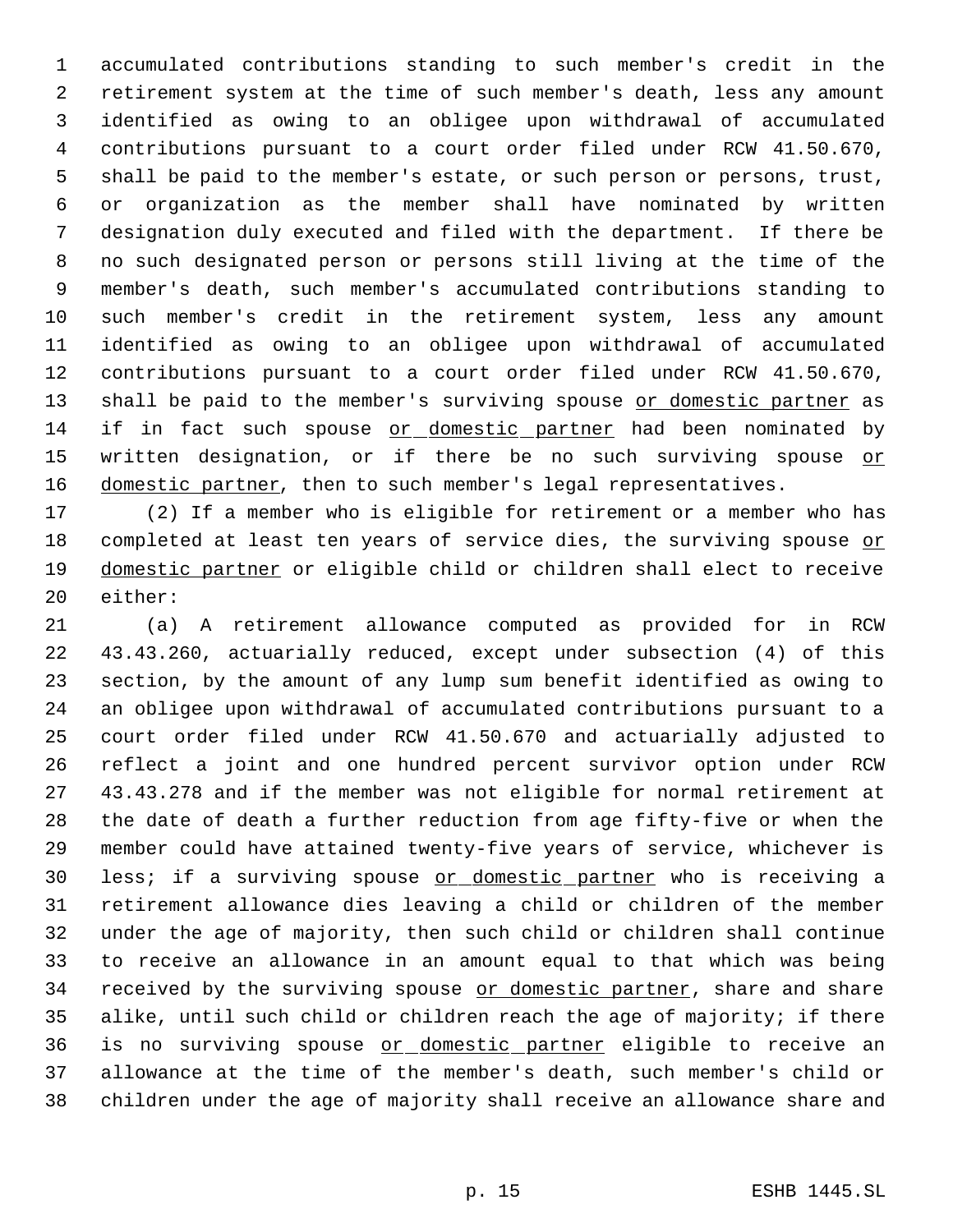share alike calculated under this section making the assumption that 2 the ages of the spouse or domestic partner and member were equal at the time of the member's death; or

 (b)(i) The member's accumulated contributions, less any amount identified as owing to an obligee upon withdrawal of accumulated contributions pursuant to a court order filed under RCW 41.50.670; or

 (ii) If the member dies, one hundred fifty percent of the member's accumulated contributions, less any amount identified as owing to an obligee upon withdrawal of accumulated contributions pursuant to a court order filed under RCW 41.50.670. Any accumulated contributions attributable to restorations made under RCW 41.50.165(2) shall be refunded at one hundred percent.

 (3) If a member who is eligible for retirement or a member who has completed at least ten years of service dies, and is not survived by a 15 spouse or domestic partner or an eligible child, then the accumulated contributions standing to the member's credit, less any amount identified as owing to an obligee upon withdrawal of accumulated contributions pursuant to a court order filed under RCW 41.50.670, shall be paid:

 (a) To an estate, a person or persons, trust, or organization as the member shall have nominated by written designation duly executed and filed with the department; or

 (b) If there is no such designated person or persons still living at the time of the member's death, then to the member's legal representatives.

 (4) The retirement allowance of a member who is killed in the course of employment, as determined by the director of the department of labor and industries, is not subject to an actuarial reduction.

 **Sec. 9.** RCW 41.05.080 and 2007 c 114 s 6 are each amended to read as follows:

 (1) Under the qualifications, terms, conditions, and benefits set by the board:

33 (a) Retired or disabled state employees, retired or disabled school employees, retired or disabled employees of county, municipal, or other political subdivisions, or retired or disabled employees of tribal governments covered by this chapter may continue their participation in insurance plans and contracts after retirement or disablement;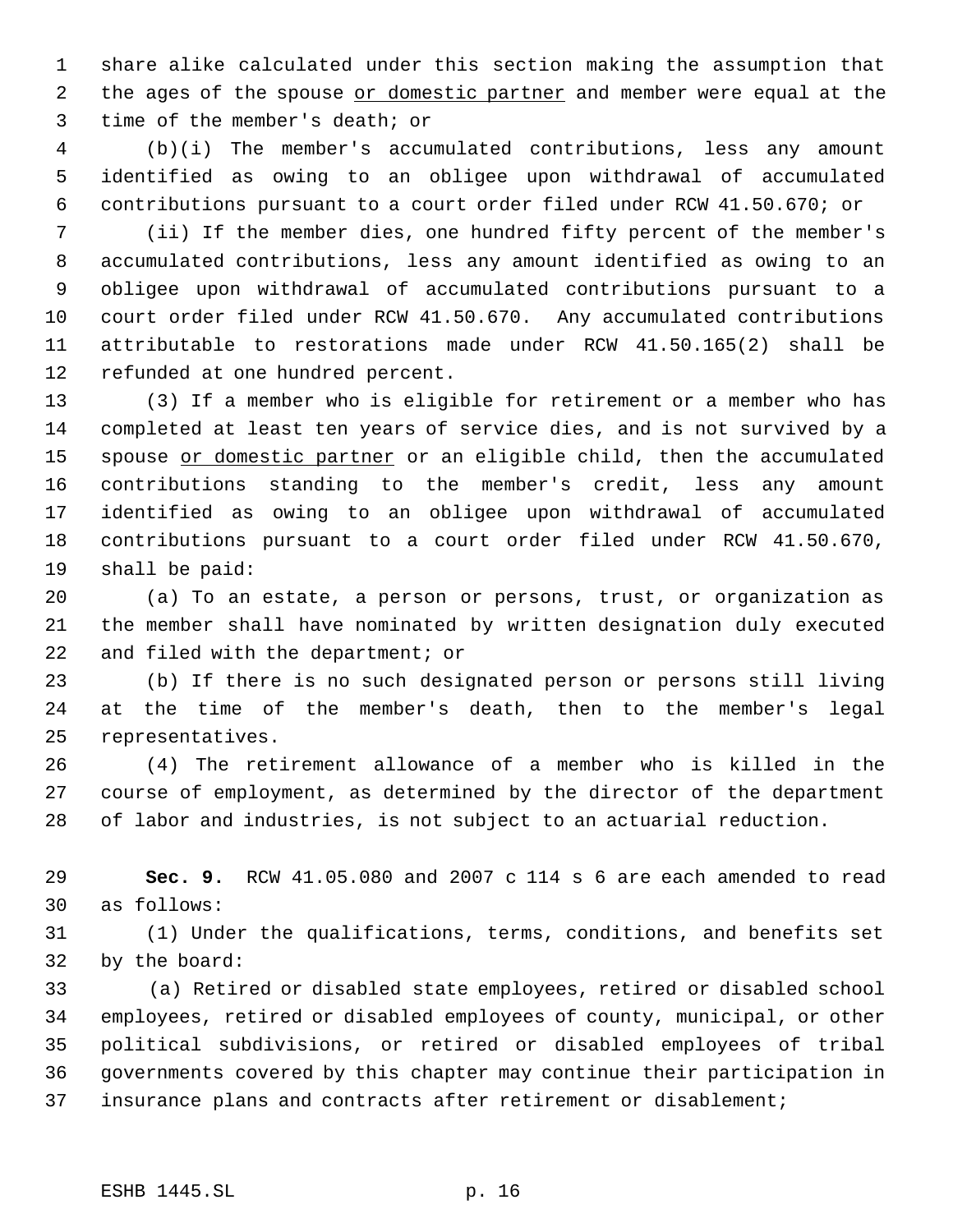(b) Separated employees may continue their participation in insurance plans and contracts if participation is selected immediately upon separation from employment;

 (c) Surviving spouses, surviving spouses or surviving domestic 5 partners in the case of members of the Washington state patrol 6 retirement system, and dependent children of emergency service personnel killed in the line of duty may participate in insurance plans and contracts.

9 (2) Rates charged surviving spouses<sub>1</sub> or surviving spouses or 10 surviving domestic partners in the case of members of the Washington 11 state patrol retirement system, of emergency service personnel killed in the line of duty, retired or disabled employees, separated employees, spouses, or dependent children who are not eligible for parts A and B of medicare shall be based on the experience of the community rated risk pool established under RCW 41.05.022.

16 (3) Rates charged to surviving spouses<sub>1</sub> or surviving spouses or 17 surviving domestic partners in the case of members of the Washington 18 state patrol retirement system, of emergency service personnel killed in the line of duty, retired or disabled employees, separated employees, spouses, or children who are eligible for parts A and B of medicare shall be calculated from a separate experience risk pool comprised only of individuals eligible for parts A and B of medicare; however, the premiums charged to medicare-eligible retirees and disabled employees shall be reduced by the amount of the subsidy provided under RCW 41.05.085.

26 (4) Surviving spouses, surviving spouses or surviving domestic 27 partners in the case of members of the Washington state patrol 28 retirement system, and dependent children of emergency service personnel killed in the line of duty and retired or disabled and separated employees shall be responsible for payment of premium rates developed by the authority which shall include the cost to the authority of providing insurance coverage including any amounts necessary for reserves and administration in accordance with this chapter. These self pay rates will be established based on a separate 35 rate for the employee, the spouse, the spouse or domestic partner in the case of members of the Washington state patrol retirement system, and the children.